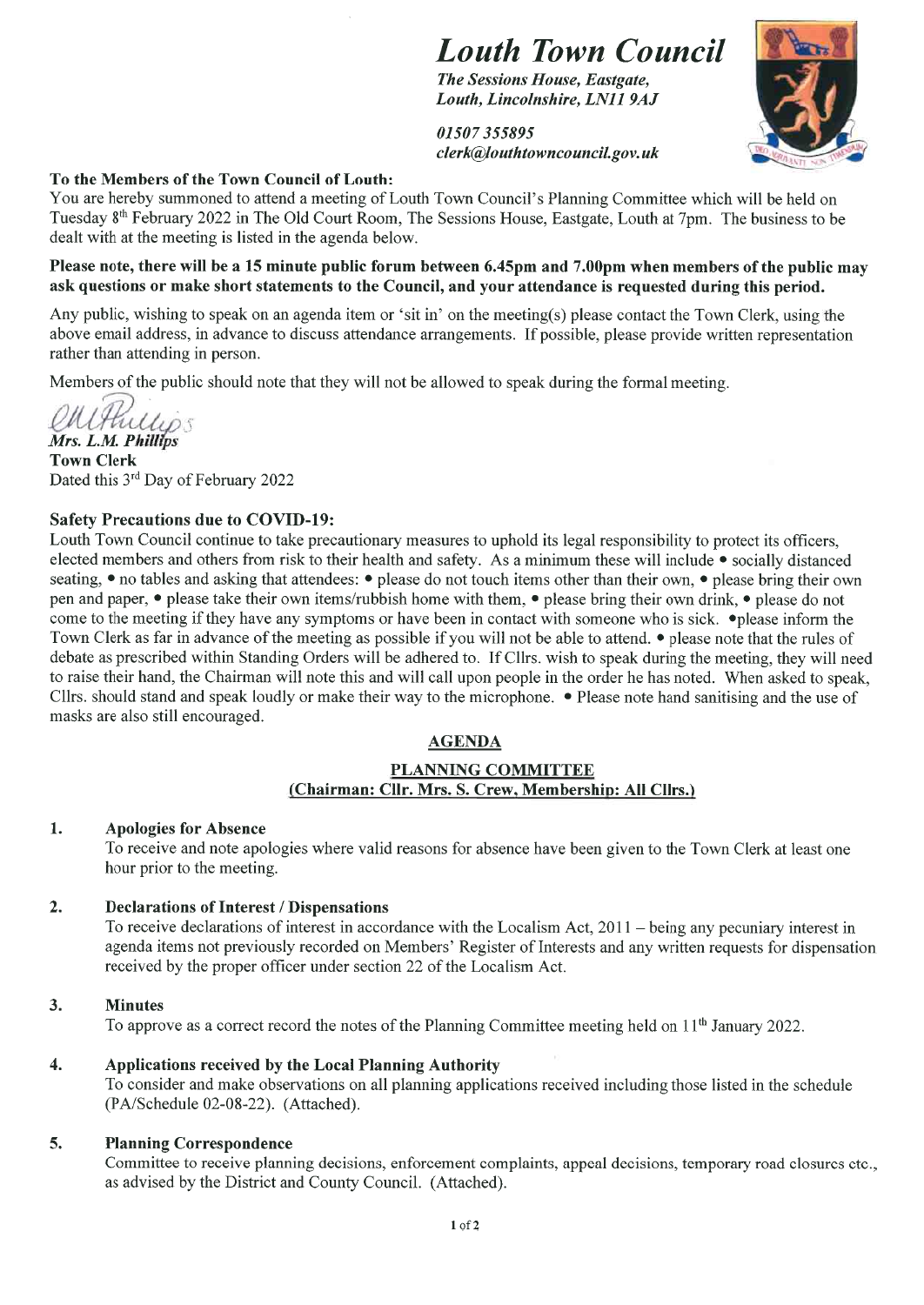### 6. Proposed Works to Trees

Committee to consider the following proposed works to trees in the Louth Conservation Area:

a. Location: Beech House, 29 Old Mill Park. Proposals: T1 - Conifer - Remove. T2 - Laurel - Remove. Reasons: Tree has grown out of control and is threatening the wall/fencing to garden and adjoining garden. (Details circulated 28/01/22).

### 7. Next Meeting

Committee to note that the date of the next scheduled Planning Committee meeting is 8<sup>th</sup> March 2022.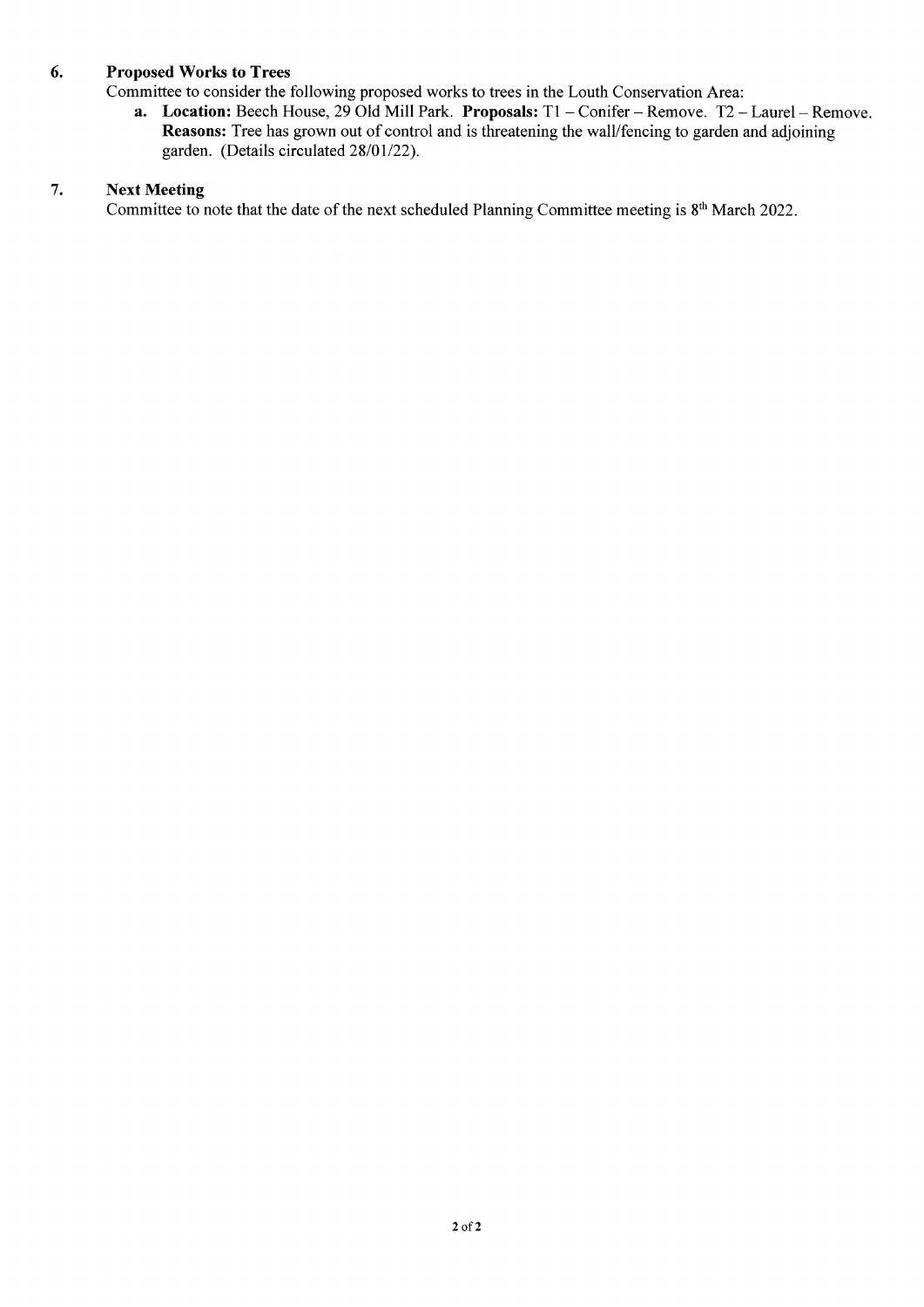### MINUTES OF THE LOUTH TOWN COUNCIL PLANNING COMMITTEE HELD IN THE OLD COURT ROOM, THE SESSIONS HOUSE, LOUTH ON TUESDAY 11<sup>th</sup> JANARY 2022

### Present

Councillor S. Crew (SC) (in the chair)

Councillors: Mrs. E. Ballard (EB), J. Baskett (JB), M. Bellwood (MB), L. Cooney (LMC), D. Ford (DF), D.J.E. Hall (DJEH), D. Hobson (DH), A. Leonard (AL), Mrs. S.E. Locking (SEL), Mrs. J. Makinson-Sanders (JMS), J. Simmons (JS) and Mrs. P.F. Watson (PFW).

Councillors not present: H. Filer (HF), J. Garrett (JG), G.E. Horton (GEH), K. Norman (KN), F.W.P.Treanor (FWPT) and D.E. Wing (DEW).

The Town Clerk, Mrs. L.M. Phillips, the Town Clerk's Assistant, Mrs. M.C. Vincent and one member of the public were also present.

It was RESOLVED that as the Vice Chairman was not present Cllr. Mrs. SEL would assist in the role for the evening.

### P55. Apologies for Absence ^^^^^^^^ ^

Apologies for absence were received from Councillors: Cllrs. HF, JG, GEH, KN, FWPT and DEW.

### P56. Declarations of Interest / Dispensations

The following declarations of interest were made:

- a. Cllr. Mrs.  $EB PA$  2 (will leave the room) and PA 5 as known to them.<br>b. Cllr. JB PA 3 as family friends.
- 
- c. Cllr. Mrs. JMS items  $4, 5, 6$  and  $7$ , as a member of ELDC.
- d. Cllr. DJEH items 4, 5, 6 and 7 as a member of ELDC and its Planning Committee.

### P57. Minutes

It was RESOLVED that the notes of the Planning Committee meeting held on 7<sup>th</sup> December 2021 be approved as the Minutes.

### P58. Applications received by the Local Planning Authority

The Committee consideredall planning applications received, including those listed on the schedule (PA/Schedule 01-11-22) and RESOLVED as follows:

a. 02176/21 – The Council noted that the Golf Club had, in its amended application, outlined a means of access that it thought members should/would use to access the public highway when using its driving range and proposed new bay. But felt that given the information below it must object until firm evidence was in place to suggest that such proposals would be adhered to and would be enforced. Traffic Generation:

The Council heard that neighbours were concerned that the siting of another bay as proposed would increase the use of the site for commercial purposes and this would have a knock-on effect on the amount of traffic using Little Crowtree Lane. It noted that neighbours had apparently been told by the Golf Club that Little Crowtree Lane was currently only used by its staff to access their machinery and maintenance site. However, neighbours explained that in their experience this was categorically not the case and the lane, which is single track (users having to often reverse out onto a blind bend in the face of oncoming traffic), unadopted and maintained by the residents, is very busy with other users of the driving range. The Council noted that reports over use were conflicting but felt strongly that unless use of the access prescribed on the application was exceedingly well advertised both in correspondence to members/users of the site and via prominent signage and unless its use and not that of Little Crowtree Lane was strictly enforced while use of Little Crowtree Lane was restricted and actively discouraged an increase in traffic on Little Crowtree Lane would be inevitable, would exacerbate any existing problems and could, therefore, not be sanctioned.

Access and Highway Safety:

Bearing the above in mind, the Council were concerned that the junction of Little Crowtree Lane and Crowtree Lane proper is on a bend at which the visibility splay is very poor. This, coupled with the narrowness of Crowtree Lane proper, it's use by members of the public for parking along when using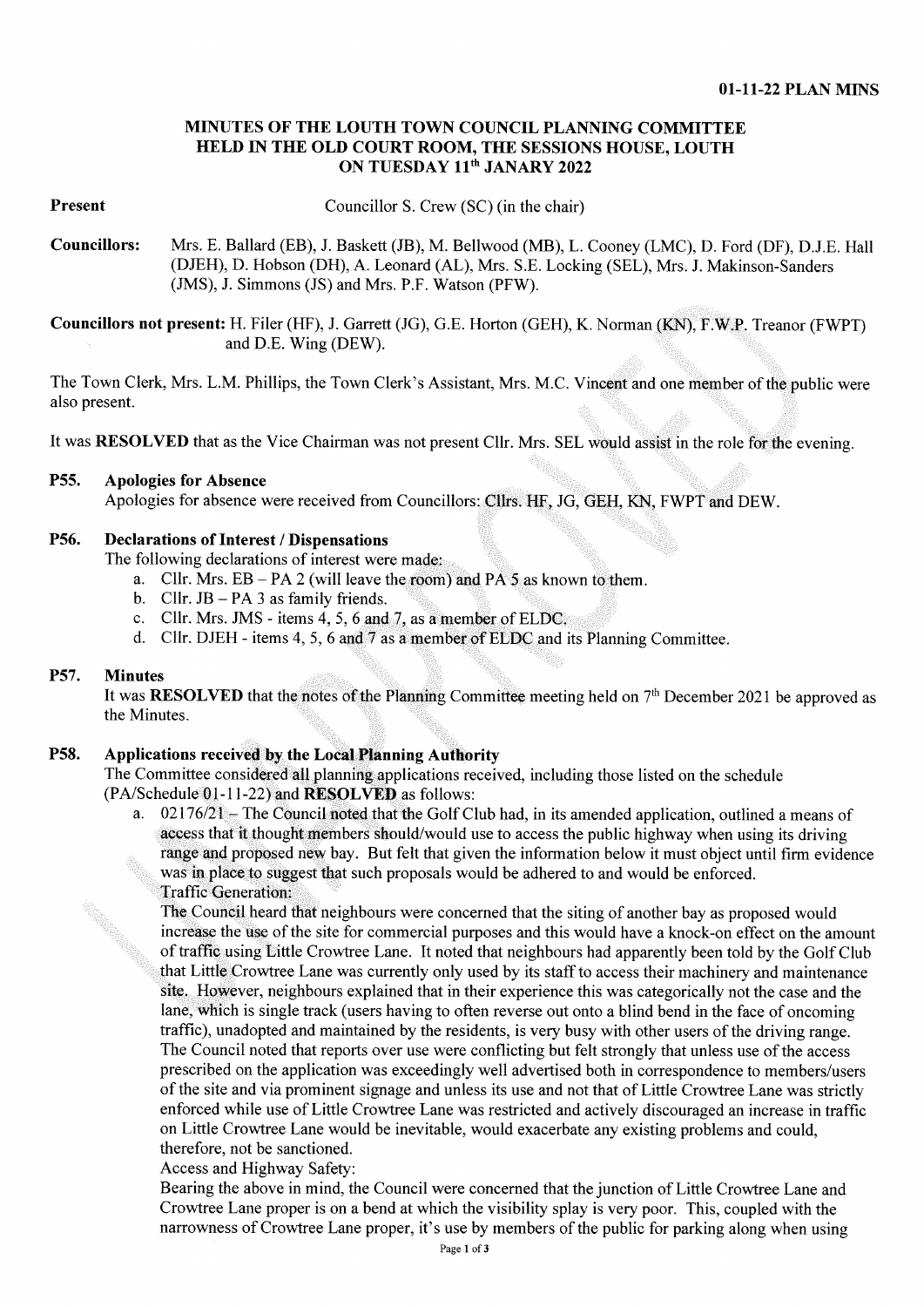Westgate Fields and/or Hubbard's Hills which further restricts access and visibility and the number of pedestrians/children also using the lane makes the prospect of increased traffic a significant worry. Noise and Disturbance from the Scheme:

The Council were concerned that no information was included within the application regarding the hours of operation and lighting. The Council felt that the hours of operation should be restricted and that ELDC should condition the use and positioning of lighting so as to ensure that any disturbance to neighbours is mitigated and that there is not an increase in light pollution in the AONB. Further, the Council were approached by neighbours and heard that they currently experience golf balls flying towards their houses and gardens and that some have actually been hit by these, even though the current range faces in the opposite direction. If this is happening it must mean that some people are walking out of the bays and hitting 'used' golf balls on the range grass back towards the bays, a practise which is supposedly not allowed and is dangerous, especially to unsuspecting children using neighbouring land and which should be prohibited and enforced accordingly.

Finally, neighbours on Little Crowtree Lane were also concerned that there is a lack of communication between themselves and the club. They opined that they have requested, on numerous occasions previously, to be notified of events and matters such as this planning application and have received assurances that such would occur, but it has not. They would once again ask that communication be improved to keep all in the vicinity of the club and not just those whose properties are directly abutting the club's land informed.

- b.  $02571/21 3$  Market Place objected to this application on the grounds that previously, when it occupied the property on the other side of the Market Place, this company had enforcement action taken against it for a similar installation, which it was required to remove retrospectively and thus a precedent has been set that such technology is not pennitted within the Market Place/Louth eonservation area. Further the size of the proposed window lettering is too large, is totally but of keeping with the surrounding area and is not suitable in the conservation area. The Council noted that the particular design of the shop's actual header board is very slender and whilst it has been sign written there is no correlation between it and the signs proposed for the window so what was a very beautiful comer property is pulled down and the visual impact of the whole Market Place is lowered. The Council believe that the property was designed to lead onlookers' eyes from the Market Place to the old Indoor Market and it and surrounding properties have beautiful decorative brickwork and inset stone 'art' work which these proposals would entirely detract from and which would have a detrimental impact on the conservation area and town centre in general.
- c. N/l 05/02625/21 and 02613/21, 02614/21 and 02612/21 Supported with the conditions that: Double yellow lines be installed on Lincoln Way to increase the safety of both pedestrians and vehicles as lorries currently park there causing a physical and more importantly very dangerous visual obstruction, it was also felt that to improve access and highway safety in the area a pedestrian crossing should be installed on Lincoln Way to safeguard users in what has become an exceedingly busy area. Further, the Council would request that S 106 funding obtained from this development be put towards services at Louth Hospital and finally, the boundary hedge to the A16 should be retained and maintained in a tidy manner.
- d. PL/0161/21 objected to this application on the grounds that it will cause noise and disturbance to neighbours.
- e. All other applications were supported.

NB: Cllr. Mrs. EB left the room at 8:25pm before the Louth Golf Club application was discussed and returned following the vote at 8:41pm.

### P59. Planning Correspondence

e.

The Council noted the following planning correspondence:

### ELDC Planning Decisions

- a. Approved-N105/02047/21 Planning Permission-47 Watts Lane-LTC supported
- b. Approved-N105/02173/21 Planning Permission-209 Eastgate- LTC supported
- c. Approved N/105/02247/21 Planning Permission-76 Keddington Road LTC supported.
- d. Approved N/105/02312/21 Listed Building Consent-Louth Methodist Church LTC supported.
- e. Approved N/105/0231 1/21 Planning Permission-Louth Methodist Church LTC supported.
- f. Approved  $N/105/02010/20 -$  Approval of Reserved Matters  $-$  Land off Legbourne Road  $-$  LTC objected.
- g. Approved N/l 05/02427/2 1 Planning Permission -Louth Academy Lower LTC supported.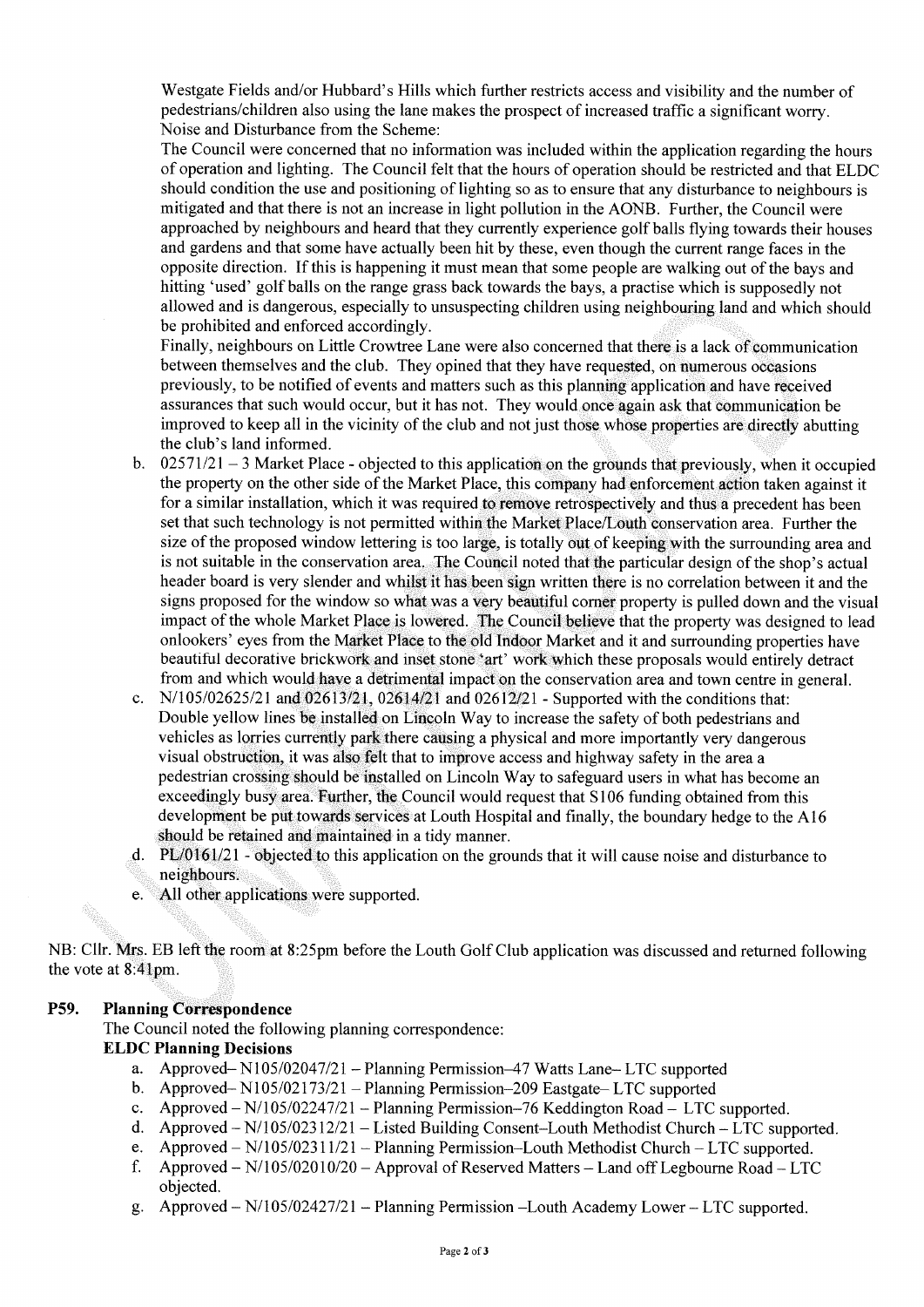### Appeals

Notification that the appellant has appealed to the Secretary of State against ELDC's decision to refuse planning permission reference N/l 05/02041/21 re. Hallams Close, Julian Bower (Louth Llama Trekking). All comments made by LTC previously have been forwarded to the Planning Inspectorate and will be considered by the Inspector when determining the appeal. If the Council wishes to modify or withdraw its previous comments this must be done by 19th January 2022.

### Withdrawn Applications

 $N/105/02157/21 - 10$  Davy Close was withdrawn on 7th December 2021.

### P60. Proposed Works to Trees Protected by a Tree Preservation Order

The following proposed tree works were noted:

a. Location: 20 Gospelgate. Proposal:  $T1 - Fir - Fell$ . Reasons:  $T1 - Neighbors$  have concerns about needle drop, damage to old wall and worry it might fall in high winds.

### P61. Street Naming - Land off Brackenborough Road

Council considered proposed names and it was **RESOLVED** that the Town Clerk should write to Lincs Building Consultancy to thank them for sending through the proposals, confirm approval of use of Tuxworth Way and Terrance Court (historical local farmers of that area), offer its own other suggestions, these being on a farming theme, as follows: Field Road/Way/Close etc., Cow Pasture Crescent, Plough Lane, Harvest Lane/Way, Barley Close, Friesian Way and confinn that Lines Building Consultancy should make the final decision, keeping unused names 'in the bank' for the future.

### P62. Next Meeting

The Committee noted that the date of the next scheduled Planning Committee meeting was  $8<sup>th</sup>$  February 2022.

The Meeting Closed at 9:36pm.

|        |            | -1645      |  |
|--------|------------|------------|--|
| Signed | (Chairman) | Dated<br>ę |  |
|        |            |            |  |
|        |            |            |  |
|        |            |            |  |
|        |            |            |  |
|        |            |            |  |
|        |            |            |  |
|        |            |            |  |
|        |            |            |  |
|        |            |            |  |
|        |            |            |  |
|        |            |            |  |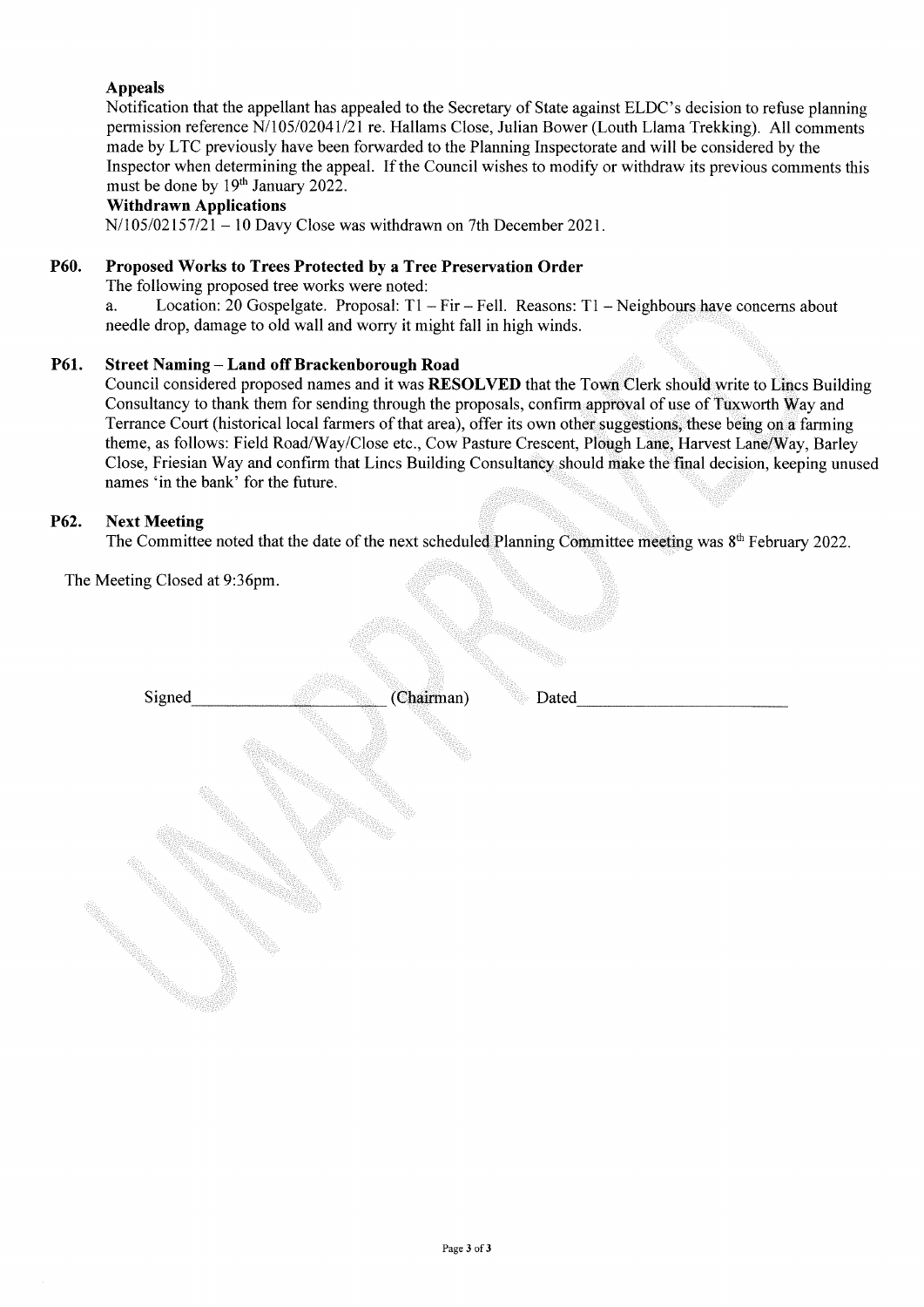| <b>Expiry Date</b><br>Comments<br>for LTC | 09/02/2022                                                                                                                                                                 | 09/02/2022                                                                                                                                            | 09/02/2022                                                                    | 09/02/2022                                                                                                                                                         | 09/02/2022                                                           | 09/02/2022                                                                                  | 10/02/2022                              | 11/02/2022                                                                                                      | 11/02/2022                                                                                                                                                                                                                        | 11/02/2022                                                                                                                                                                         | 11/02/2022                                                                                                                                |
|-------------------------------------------|----------------------------------------------------------------------------------------------------------------------------------------------------------------------------|-------------------------------------------------------------------------------------------------------------------------------------------------------|-------------------------------------------------------------------------------|--------------------------------------------------------------------------------------------------------------------------------------------------------------------|----------------------------------------------------------------------|---------------------------------------------------------------------------------------------|-----------------------------------------|-----------------------------------------------------------------------------------------------------------------|-----------------------------------------------------------------------------------------------------------------------------------------------------------------------------------------------------------------------------------|------------------------------------------------------------------------------------------------------------------------------------------------------------------------------------|-------------------------------------------------------------------------------------------------------------------------------------------|
| Planning Working Group Recommendations    | No comment, recommend ELDC Conservation Officer<br>decide.                                                                                                                 | No comment, recommend ELDC Conservation Officer<br>decide.                                                                                            | Support.                                                                      | Support                                                                                                                                                            | Support                                                              | Support.                                                                                    | Support.                                | Support                                                                                                         | Support.                                                                                                                                                                                                                          | Support.                                                                                                                                                                           | Support.                                                                                                                                  |
| Previous LTC Comments                     | New                                                                                                                                                                        | New                                                                                                                                                   | New                                                                           | New                                                                                                                                                                | 09/11/2021 Object. Very large footprint,<br>overbearing on the site. | New                                                                                         | New                                     | New                                                                                                             | Objected to this application on 10th December<br>effect on the character and appearance of this<br>Conservation Area will have a detrimental<br>property and the surrounding street scene<br>2019 on the grounds that UPVC in the | New                                                                                                                                                                                | New                                                                                                                                       |
| Conserva<br>Area?<br>tion                 | Yes                                                                                                                                                                        | Yes                                                                                                                                                   | Yes                                                                           | Yes                                                                                                                                                                | ş                                                                    | ž                                                                                           | Yes                                     | $\hat{\mathbf{z}}$                                                                                              | Yes                                                                                                                                                                                                                               | Yes                                                                                                                                                                                | Yes                                                                                                                                       |
| Location / Ward                           | 46 Westgate, LN11 9YD, St.<br>James' Ward                                                                                                                                  | 46 Westgate, LN11 9YD, St.<br>James' Ward                                                                                                             | 30th Trinity Lane, LN11 8DL<br>- Priory Ward                                  | 190 Eastgate, LN11 9AG -<br>Priory Ward                                                                                                                            | 10 Davey Close, LN11 0AB<br>North Holme Ward                         | Newmarket - St. Michael's<br>Site of Former 179<br>Ward                                     | 96-98 Eastgate, LN11 9AA<br>Priory Ward | Land at the Elms, Elm Drive<br>- St. Margaret's Ward                                                            | 16 Kidgate, LN11 9HN -<br>Priory Ward                                                                                                                                                                                             | 10 Commarket, LN11 9PY -<br>Priory Ward                                                                                                                                            | 10 Commarket, LN11 9PY -<br>Priory Ward                                                                                                   |
| Proposal                                  | listed building to provide doors to an existing<br>Alterations to existing dwelling which is a<br>store, replacement summer house and<br>erection of a lean to greenhouse. | provide doors to existing store, erection of a<br>External alterations to existing dwelling to<br>lean to greenhouse and replacement<br>summer house. | Alterations to existing dwelling to provide<br>replacement UPVC windows/door. | Extension to existing dwelling to provide a<br>living accommodation. Part of the existing<br>two storey extension to provide additional<br>dwelling to be removed. | Extension to existing garage to provide an<br>annexe.                | Erection of 12no. houses and construction of<br>a vehicular access and provision of parking | 1no. non illuminated fascia sign.       | Demolition of an existing bungalow and<br>outbuildings and the erection of 10 no.<br>assisted living bungalows. | replacement windows, a door and a rooflight<br>Alterations to existing dwelling to provide                                                                                                                                        | external alterations to existing vacant<br>building which is a Listed Building to provide<br>Change of use, conversion of, internal and<br>a gallery to display art works for sale | alterations to existing vacant building to<br>provide a gallery to display art works for<br>Conversion of, internal and external<br>sale. |
| Applicant                                 | Mr. T. Player                                                                                                                                                              | Mr. T. Player                                                                                                                                         | Famham<br>Miss. V.                                                            | Miss A Motram                                                                                                                                                      | Mr & Mrs E<br>Hughes                                                 | Mr Jim Fairbum                                                                              | Boots the<br>Chemist                    | <b>Burlington Care</b>                                                                                          | Mr. & Mrs.<br>West,                                                                                                                                                                                                               | Subberwal<br>Mr R&S                                                                                                                                                                | Subberwal<br>Mr R&S                                                                                                                       |
| Type                                      | Planning<br>Permission                                                                                                                                                     | <b>Listed Building</b><br>Consent                                                                                                                     | Permission<br>Planning                                                        | Permission<br>Planning                                                                                                                                             | Permission<br>Planning                                               | Planning<br>Permission                                                                      | Consent to display                      | Permission<br>Planning                                                                                          | Permission<br>Planning                                                                                                                                                                                                            | Permission<br>Planning                                                                                                                                                             | <b>Listed Building</b><br>Consent                                                                                                         |
|                                           | 02673/21                                                                                                                                                                   | 02674/21                                                                                                                                              | 02665/21                                                                      | 00020/22                                                                                                                                                           | 00046/22                                                             | 02668/21                                                                                    | 00055/22                                | 02497/21                                                                                                        | 00096/22                                                                                                                                                                                                                          | 02655/21                                                                                                                                                                           | 02656/21                                                                                                                                  |
| <b>Application No</b>                     | N/105/                                                                                                                                                                     | N/105/                                                                                                                                                | N/105/                                                                        | N/105/                                                                                                                                                             | N/105/                                                               | N/105/                                                                                      | N/105/                                  | N/105/                                                                                                          | N/105/                                                                                                                                                                                                                            | N/105/                                                                                                                                                                             | N/105/                                                                                                                                    |
| Author-<br>ğ,                             | ELDC                                                                                                                                                                       | ELDC                                                                                                                                                  | ELDC                                                                          | ELDC                                                                                                                                                               | ELDC                                                                 | ELDC                                                                                        | ELDC                                    | ELDC                                                                                                            | ELDC                                                                                                                                                                                                                              | ELDC                                                                                                                                                                               | ELDC                                                                                                                                      |
| ā<br>Ref                                  | ÷                                                                                                                                                                          | $\sim$                                                                                                                                                | ო                                                                             | 4                                                                                                                                                                  | Ю                                                                    | 6                                                                                           | L                                       | $^{\circ}$                                                                                                      | თ                                                                                                                                                                                                                                 | $\overline{c}$                                                                                                                                                                     | Ξ                                                                                                                                         |

PA\_Sched\_02\_08\_22

Page 1 of 2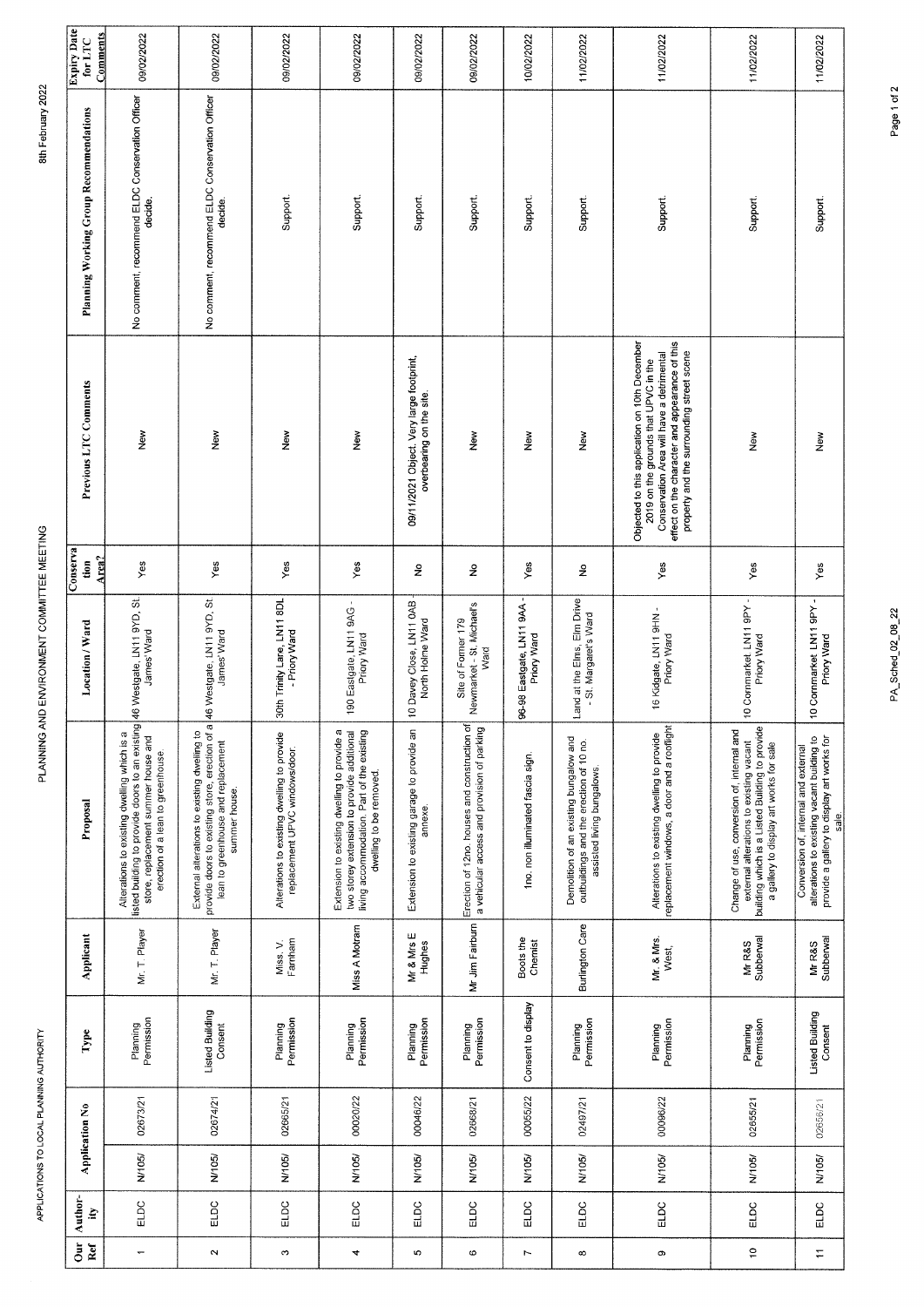| <b>Expiry Date</b><br>Comments<br>for LTC     | 15/02/2022                                              | 16/02/2022                                                                                                          | 18/02/2021                                                                                                  | 21/02/2022                                                                                                                                                                    | 21/02/2022                                                                                                    |
|-----------------------------------------------|---------------------------------------------------------|---------------------------------------------------------------------------------------------------------------------|-------------------------------------------------------------------------------------------------------------|-------------------------------------------------------------------------------------------------------------------------------------------------------------------------------|---------------------------------------------------------------------------------------------------------------|
| <b>Planning Working Group Recommendations</b> | Support.                                                | Support.                                                                                                            | Support.                                                                                                    | Support.                                                                                                                                                                      | Object to illuminated signs in the Conservation Area.                                                         |
| Previous LTC Comments                         | New                                                     | New                                                                                                                 | New                                                                                                         | New                                                                                                                                                                           | New                                                                                                           |
| Conserva<br>Area?<br>tion                     | $\frac{9}{2}$                                           | ş                                                                                                                   | Yes                                                                                                         | Yes                                                                                                                                                                           | Yes                                                                                                           |
| Location / Ward                               | LN11 0AD - North Holme<br>1 Brackenborough Road<br>Ward | irackenborough, LN11 0SZ<br>Brackenborough with Little<br>Grimsby<br>Hotel, Cordeaux Corner,<br>Brackenborough Arms | 14 Gospelgate, LN11 9JX -<br>St. Mary's Ward                                                                | 26-27 Market Place, LN11<br>9PD - Prior Ward                                                                                                                                  | 26-27 Market Place, LN11<br>9PD - Prior Ward                                                                  |
| Proposal                                      | Construction of a driveway.                             | construction of a 1m high earth bund<br>Siting of 4no. caravan lodges and                                           | Alterations to existing dwelling to include a<br>replacement window, breakfast room roof<br>and roof light. | Additional flat and extension and alterations<br>Alterations to existing fir+st and second<br>floors of existing building to form 1no.<br>to existing ground floor shopfront. | 1 no. externally illuminated fascia sign and<br>1 no. externally illuminated double sided<br>projecting sign. |
| Applicant                                     | McLoughlin<br>Miss J                                    | Mr. A Lidgard                                                                                                       | Mr. P. Barnaby                                                                                              | Acca Ltd                                                                                                                                                                      | Acca Ltd                                                                                                      |
| Type                                          | Permission<br>Planning                                  | Planning<br>Permission                                                                                              | Permission<br>Planning                                                                                      | Permission<br>Planning                                                                                                                                                        | Consent to display                                                                                            |
| <b>Application No</b>                         | 00076/22                                                | 00045/22                                                                                                            | 02375/21                                                                                                    | 00094/22                                                                                                                                                                      | 00095/22                                                                                                      |
|                                               | N/105/                                                  | N/019                                                                                                               | N/105/                                                                                                      | N/105/                                                                                                                                                                        | N/105/                                                                                                        |
| Author-<br>È                                  | ELDC                                                    | ELDC                                                                                                                | ELDC                                                                                                        | ELDC                                                                                                                                                                          | <b>ELDC</b>                                                                                                   |
| $\frac{1}{\sigma}$<br>Ref                     | $\tilde{a}$                                             | ä,                                                                                                                  | $\frac{4}{1}$                                                                                               | 15                                                                                                                                                                            | $\leq$                                                                                                        |